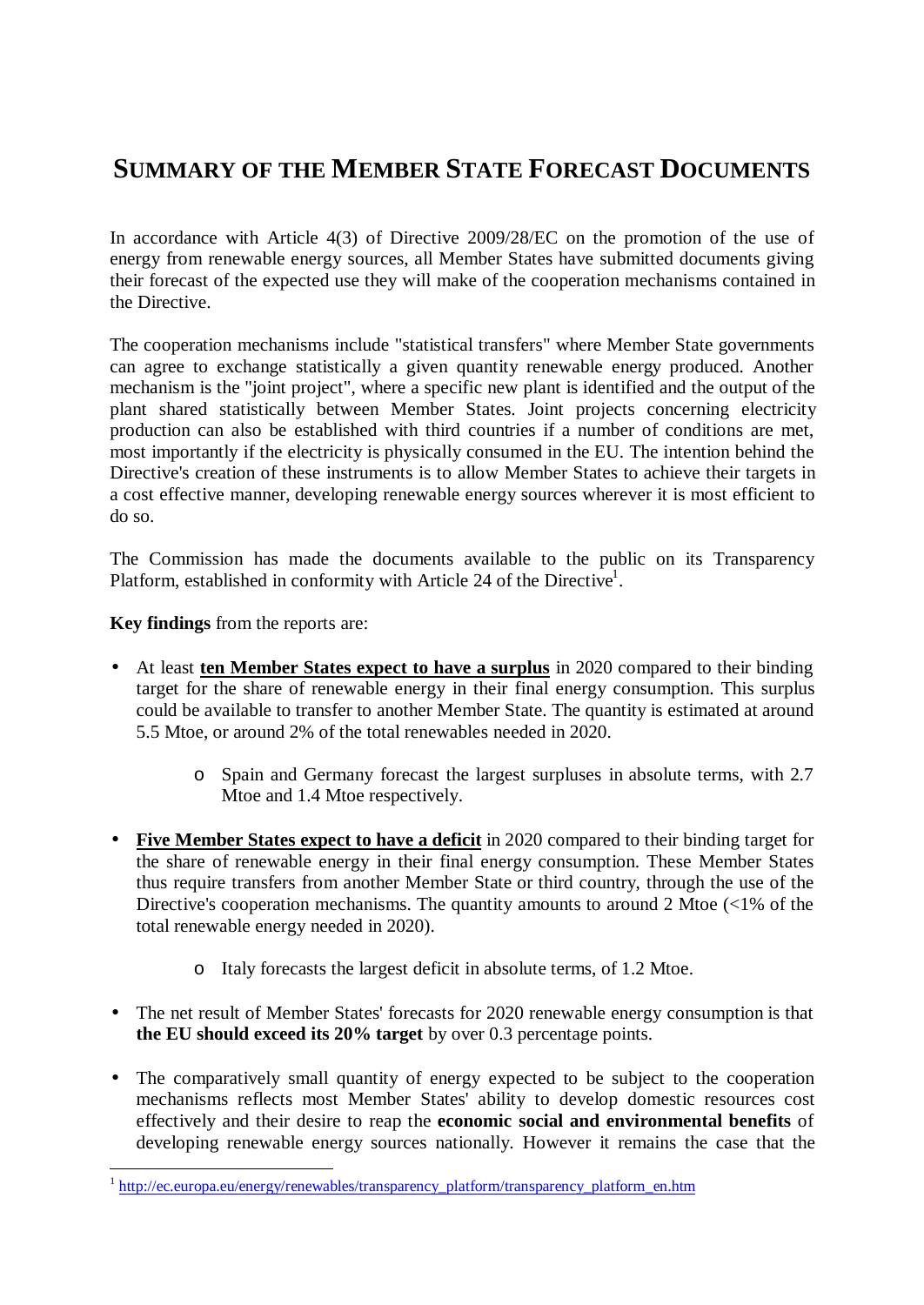cooperation mechanisms created by the Directive are available should Member States wish to make further use of them and achieve their targets even more cost effectively.

- A total of 13 Member States also expect to exceed the *interim* targets that result from the trajectory contained in the Directive and thus have a surplus in the years before 2020. Three Member States anticipate a deficit during this period. Thus Member States may also use the cooperation mechanisms to meet their trajectory in the years before 2020. (It is worth recalling that the Directive requires Member States to *plan* to meet or exceed their trajectory).
- Many Member States point out that these trajectories and targets require strong, new national energy efficiency and infrastructure measures.

| ktoe               | 2011-2012      | 2013-2014         | 2015-2016        | 2017-2018                  | 2020                | 2020 target                           |
|--------------------|----------------|-------------------|------------------|----------------------------|---------------------|---------------------------------------|
| <b>Austria</b>     | $\Omega$       | $\Omega$          | $\Omega$         | $\overline{0}$             | $\Omega$            | 34%                                   |
| <b>Belgium</b>     | 675            | 857               | $\overline{812}$ | 521                        | $-279$              | deficit (12.3% Vs 13%)                |
| <b>Bulgaria</b>    | $1 - 144$      | 186-346           | 231-481          | 53-375                     | $-140$ to $+289$    | surplus (18.7% Vs 16%)                |
| <b>Cyprus</b>      | $\theta$       | $\mathbf{0}$      | $\boldsymbol{0}$ | $\boldsymbol{0}$           | $\Omega$            | 13%                                   |
| <b>Czech Rep.</b>  | $\Omega$       | $\Omega$          | $\Omega$         | $\Omega$                   | $\Omega$            | 13%                                   |
| <b>Denmark</b>     | 613-809        | 769-784           | 473-657          | 333-366                    | $-337$              | deficit (28% Vs 30%)                  |
| <b>Finland</b>     | $\mathbf{0}$   | $\boldsymbol{0}$  | $\boldsymbol{0}$ | $\boldsymbol{0}$           | $\boldsymbol{0}$    | 38%                                   |
| <b>France</b>      | $\mathbf{0}$   | $\theta$          | $\Omega$         | $\overline{0}$             | $\mathbf{0}$        | 23%                                   |
| <b>Estonia</b>     | 47-69          | 78-96             | 79-88            | $52 - 67$                  | 3                   | surplus (25.1% Vs 25%)                |
| <b>Germany</b>     | 5930-7058      | 5866-6997         | 4657-5917        | 3842-5088                  | 1387                | surplus (18.7% vs 18%)                |
| <b>Greece</b>      |                |                   | $70.9^2(0.3%)$   | $239.4^{2}(1%)$            | $\sqrt{488^2}$ (2%) | surplus (20% Vs 18%)                  |
| <b>Hungary</b>     | $\Omega$       | $\mathbf{0}$      | $\Omega$         | $\boldsymbol{0}$           | $\mathbf{0}$        | 13%                                   |
| <b>Ireland</b>     | 251-259        | 255-272           | 403-430          | 138-148                    | $\Omega$            | 16%                                   |
| <b>Italy</b>       |                | $-86$             | $-860$           | $-1170$                    | $-1170$             | deficit $(16\%^2 \text{Vs } 17\%)$    |
| Latvia             | $\Omega$       | $\Omega$          | $\mathbf{0}$     | $\boldsymbol{0}$           | $\Omega$            | 40%                                   |
| <b>Lithuania</b>   | $96.3^2(1.8%)$ | $93.9^{2}$ (1.7%) | $79.7^2(1.4%)$   | $\overline{52.9^2}$ (0.9%) | 18.3                | 23.3% Vs 23%                          |
| Luxemburg          |                |                   |                  |                            | $-43$ to $-300$     | deficit $(5-10\%^2 \text{ Vs } 11\%)$ |
| <b>Malta</b>       | 2.8            | 6.2               | 7.1              | 14.1                       | $-43,5$             | deficit (9.2% Vs 10%)                 |
| <b>Netherlands</b> | $\Omega$       | $\Omega$          | $\Omega$         | $\Omega$                   | $\Omega$            | 14%                                   |
| <b>Poland</b>      | 519-866        | 705-1032          | 647-1162         | 613-1129                   | 333                 | surplus (15.5% Vs 15%)                |
| <b>Portugal</b>    | $\mathbf{0}$   | $\boldsymbol{0}$  | $\boldsymbol{0}$ | $\boldsymbol{0}$           | >0                  | surplus (result still 31%)            |
| Romania            | $\mathbf{0}$   | $\boldsymbol{0}$  | $\boldsymbol{0}$ | $\mathbf{0}$               | $\boldsymbol{0}$    | 24%                                   |
| Slovenia           | $\overline{0}$ | $\overline{0}$    | $\overline{0}$   | $\overline{0}$             | $\overline{0}$      | 25%                                   |
| <b>Slovak rep.</b> | 56             | 112               | 134              | 167                        | 143                 | surplus (15.2% Vs 14%)                |
| <b>Spain</b>       | 4200           |                   | 4791             |                            | 2700                | surplus (22.7% Vs 20%)                |
| <b>Sweden</b>      | 1074           | 1273              | 1286             | 1105                       | 486                 | surplus (50.2% Vs49%)                 |
| UK                 | $-119$         | $-210$            | $-254$           | 40                         |                     | 15%                                   |
| • surplus          | 13465-15309    | 10201-11869       | 13671-15916      | 7130-9272                  | 5558-5847           |                                       |
| · deficit          | $-119$         | $-296$            | $-1114$          | $-1170$                    | -1873 to -2173      |                                       |
| net surplus        | 13346-15190    | 9905-11573        | 12557-14802      | 6270-8102                  | 3546-3718           | 20.3%                                 |

## **SUMMARY TABLE OF INTENDED USE OF COOPERATION MECHANISMS**

BLUE - Member State expecting to **need a transfer** in its favour GREEN - Member State expecting to have a **surplus** available to transfer to another Member State WHITE - Member State not expecting to produce a surplus or require a transfer to meet its target.

 $\overline{a}$  $2^2$  Commission calculations, based on applying the % provided in the report to a linear extrapolation of the Commission's forecast of national gross final energy consumption in 2020 as reported in SEC(2008)85 vol. II